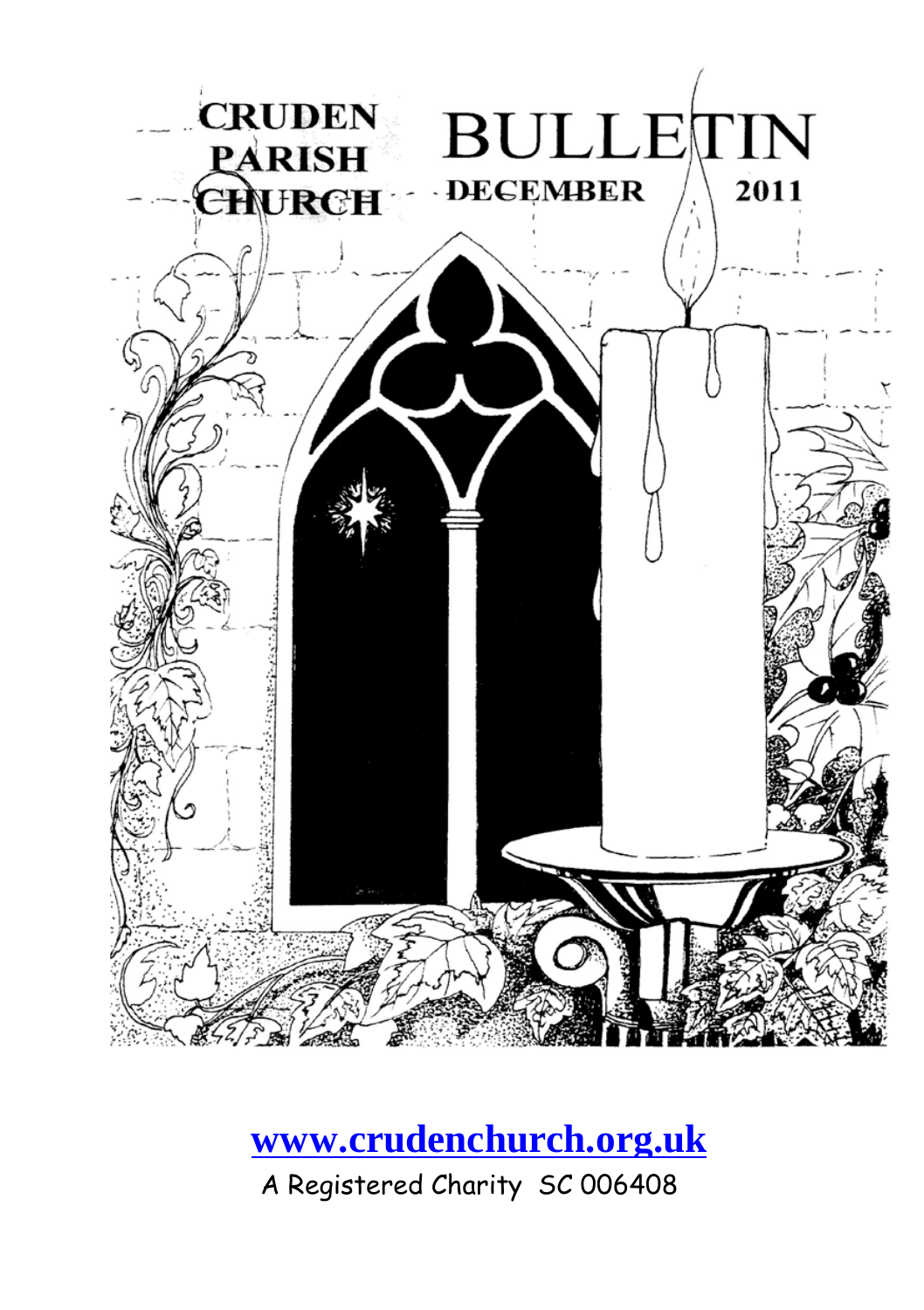## **DIARY DATES**

## DECEMBER2011

#### EACH WEEK

*Sundays* 10.00 am Children's Sunday Club in the Church & Stables

| Sunday 4th     | $\ddot{\cdot}$       | <b>MORNING SERVICE</b><br>conducted by the Rev Fred Coutts                                                  | 10.00 am                                |              |
|----------------|----------------------|-------------------------------------------------------------------------------------------------------------|-----------------------------------------|--------------|
| Wednesday 7th: |                      | Coffee and Chat<br><b>Choir Practice</b>                                                                    | $10.30 \text{ am}$<br>$7.30 \text{ pm}$ | Hall<br>Hall |
| Sunday 11th    | $\ddot{\cdot}$       | <b>MORNING SERVICE</b><br>YTHAN SINGERS CONCERT<br>(in aid of our Property Project)                         | $10.00 \text{ am}$<br>$3.00 \text{ pm}$ |              |
| Monday 12th    | $\bullet$            | The Guild Christmas Meal                                                                                    | $7.00 \text{ pm}$                       | St Olaf      |
| Sunday 18th    | $\ddot{\cdot}$       | FAMILY CHRISTMAS SERVICE 10.00 am<br>followed by Christmas Brunch in the Hall<br><b>CHRISTINGLE SERVICE</b> | $4.00 \text{ pm}$                       |              |
| Wednesday 21st |                      | <b>Choir Practice</b>                                                                                       | $7.30 \text{ pm}$                       | Hall         |
| Saturday 24th  | $\ddot{\phantom{1}}$ | <b>WATCHNIGHT SERVICE</b>                                                                                   | $11.30 \text{ pm}$                      |              |
| Sunday 25th    | $\ddot{\cdot}$       | <b>CHRISTMAS DAY SERVICE</b><br>Sacrament of Baptism                                                        | $10.00$ am                              |              |

#### DECEMBER HYMN BOOK - CH4

#### LIFE and WORK

**Please note that Life & Work is to cost the same next year and those who subscribe are asked to return to the Treasurer as soon as convenient £17.50 for payment of next year's subscription**

#### MINISTERIAL COVER

**The minister will be on holiday until 9 December. Anyone wishing the services of a minister before then should contact the Rev Sheila**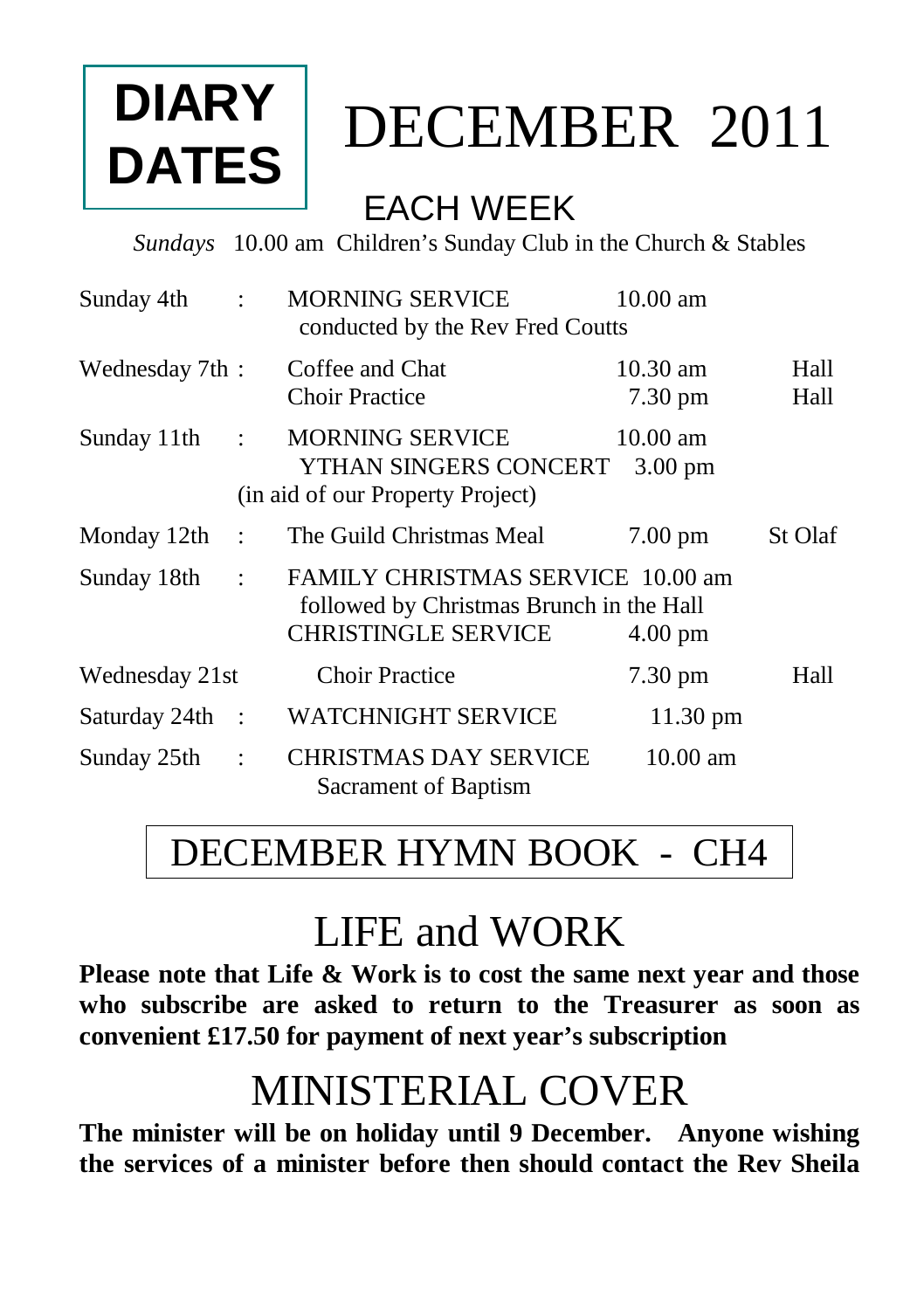**Kirk, Old Deer (01771 623582) or alternatively you may, in the first instance, contact the Session Clerk, Robert Esson (01779 812206)**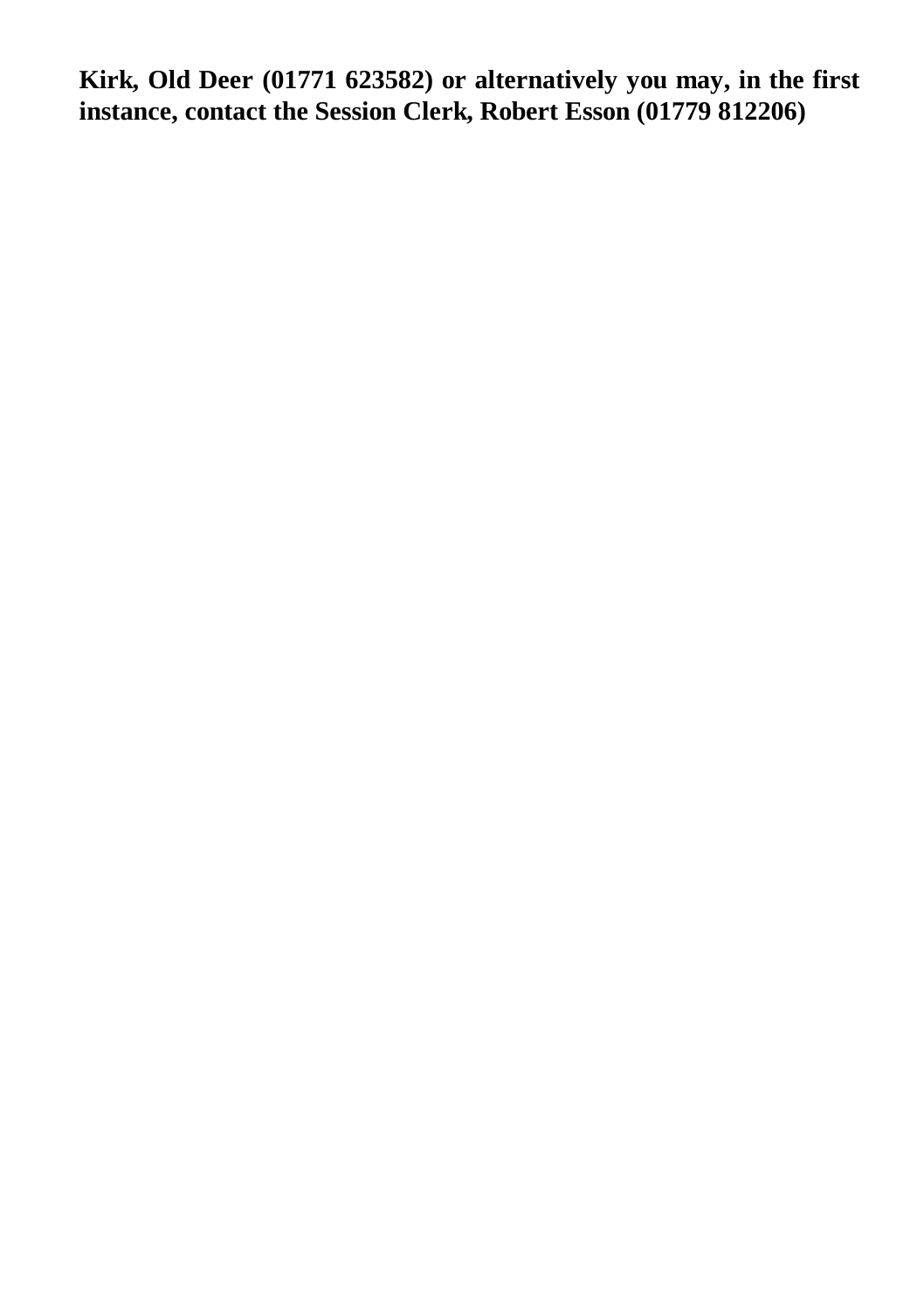## **PARISH REGISTER**

\*denotes member

**DEATH**

\*Mr Wallace Donaldson, 161 Braehead Drive, Cruden Bay.

## TO THOSE ON SUNDAY DUTY

If unable to do door duty, please inform the Minister - 841229. If unable to do tea duty, please inform Wilma Moir - 841516. We would prefer, if you are unable to fulfil your duty, that you endeavour to find your own replacement before informing the Minister or Wilma as appropriate.

#### **2012 FLOWER CALENDAR**



The Calendar for the Church will now be found on the notice board at the Church and members are invited to add their name beside any date on which they would wish to place flowers on the communion table. The gift of such flowers is always greatly appreciated. In particular, it is hoped that the early months of next year will soon be filled up.

THE NEXT ISSUE OF THE BULLETIN WILL COME OUT ON **25 DECEMBER**. Copy for inclusion to be handed in to the Manse as soon as possible.

## FUND RAISING UPDATE

Well done to Irene Stott for organising the quiz on girls' names and Scottish place names and raising £175.50. First all correct entry drawn was from Mrs Thomson, Balmedie; 2nd was Mrs Fulton, Cruden Bay and 3rd was Mrs Kidd, Fetterangus.

The quiz night in the Church Hall on 4 November raised £166. Thanks are due to quizmaster, Jon Roberts, scorer Rosemary Pittendrigh and the Social Committee for a most relaxed and enjoyable evening.

Finally, at the latest count the West Highland Way sponsored walk by the minister and his wife has raised in the region of £3,000 and they are most grateful to all who made their effort so worthwhile.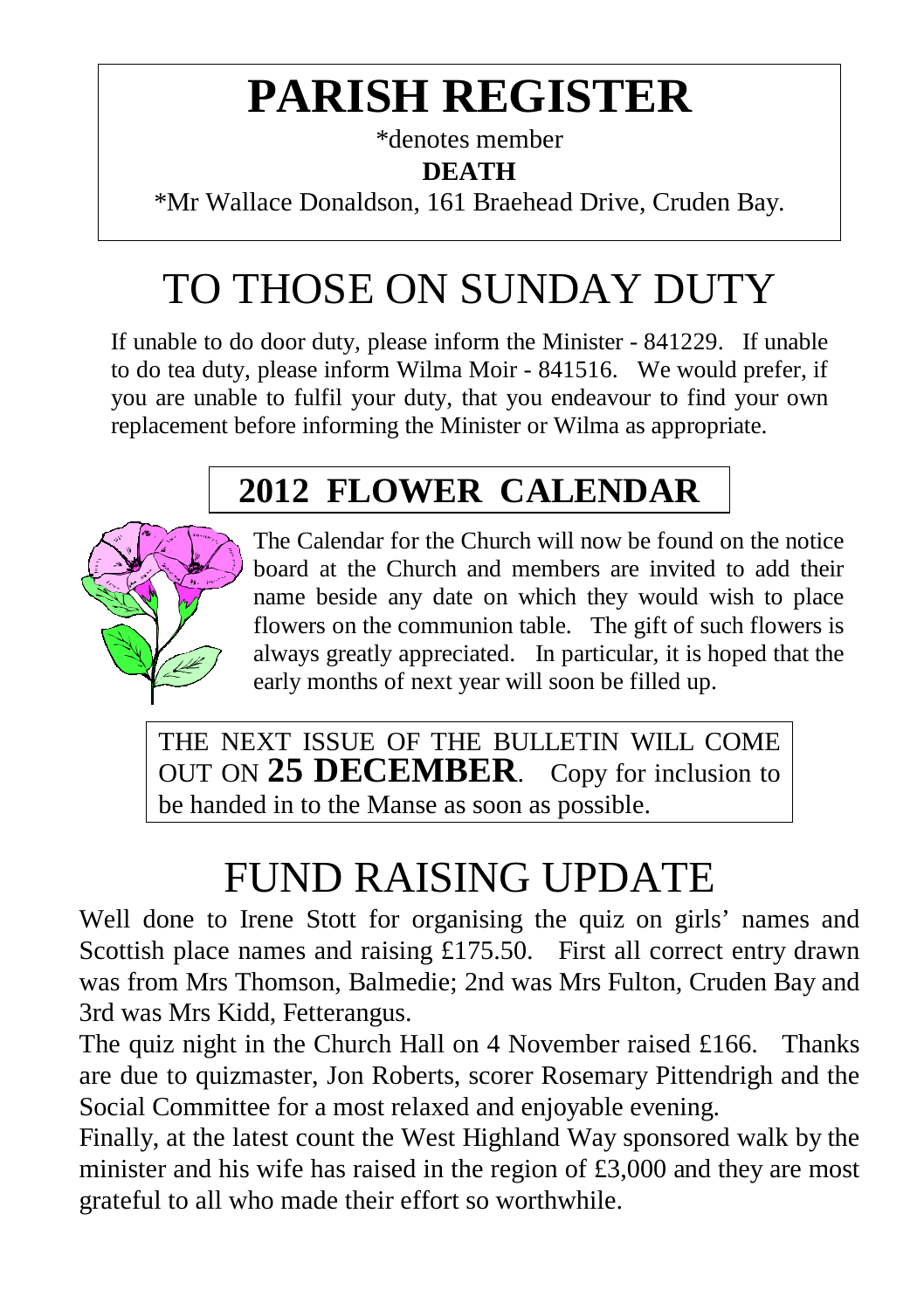#### **SUNDAY MORNING DUTIES 10 am**

| <b>Date</b> | <b>Door</b>                                 | <b>Flowers</b>         | <b>Teas</b>                                | <b>Junior Church</b>                                                      |
|-------------|---------------------------------------------|------------------------|--------------------------------------------|---------------------------------------------------------------------------|
| 4 Dec       | <b>Sarah Paterson</b><br>Lewis McKechnie    | Rosemary Reid          | Dorothy Cruickshank<br><b>Betty Morris</b> | Karla Buswell<br><b>Brenda Cadger</b><br>Helen Smith<br>Charlotte Lamb    |
| 11 Dec      | Mary Bratton<br><b>Iris Durno</b>           | <b>Betty Forrester</b> | Rosemary Reid<br>Doreen Buchan             | Katherine Hyman<br>Maureen Reid<br>Colin Skinner<br>Charlotte Lamb        |
| 18 Dec      | <b>Mary Bratton</b><br><b>Iris Durno</b>    | <b>Beatrice Fawkes</b> | <b>CHRISTMAS</b><br><b>BRUNCH</b>          | Karla Buswell<br><b>Brenda Cadger</b><br>Helen Smith<br>Charlotte Lamb    |
| 25 Dec      | <b>Alison Neilson</b><br>Mary McNaughtan    | <b>Robert Esson</b>    | <b>NO TEAS</b>                             | Holiday                                                                   |
| 1 Jan       | <b>Alison Neilson</b><br>Mary McNaughtan    |                        | Wilma Moir<br><b>Beatrice Fawkes</b>       | Holiday                                                                   |
| 8 Jan       | <b>Margaret Adams</b><br><b>Sandy Smith</b> |                        | Iris Durno<br><b>Sharon Clark</b>          | Katherine Hyman<br>Maureen Reid<br>Colin Skinner<br>Charlotte Lamb        |
| $15$ Jan    | <b>Margaret Adams</b><br><b>Sandy Smith</b> |                        | Margaret Jamieson<br>Kathleen Craig        | Karla Buswell<br><b>Brenda Cadger</b><br>Helen Smith<br>Charlotte Lamb    |
| $22$ Jan    | Annette Garden<br>Isobel Young              |                        | Fiona Stephen<br>Anne Cadey                | Katherine Hyman<br>Maureen Reid<br>Colin Skinner<br><b>Charlotte Lamb</b> |
| 29 Jan      | <b>Annette Garden</b><br>Isobel Young       |                        | Elma Cumming<br><b>Marilyn Samways</b>     | Karla Buswell<br><b>Brenda Cadger</b><br>Helen Smith<br>Charlotte Lamb    |

### THANK YOU

**Macmillan Nursing** Thank you to all who supported this year's Macmillan coffee day at 169 Braehead Drive on Friday 7 October. £1,330 was raised. *Mary Bratton*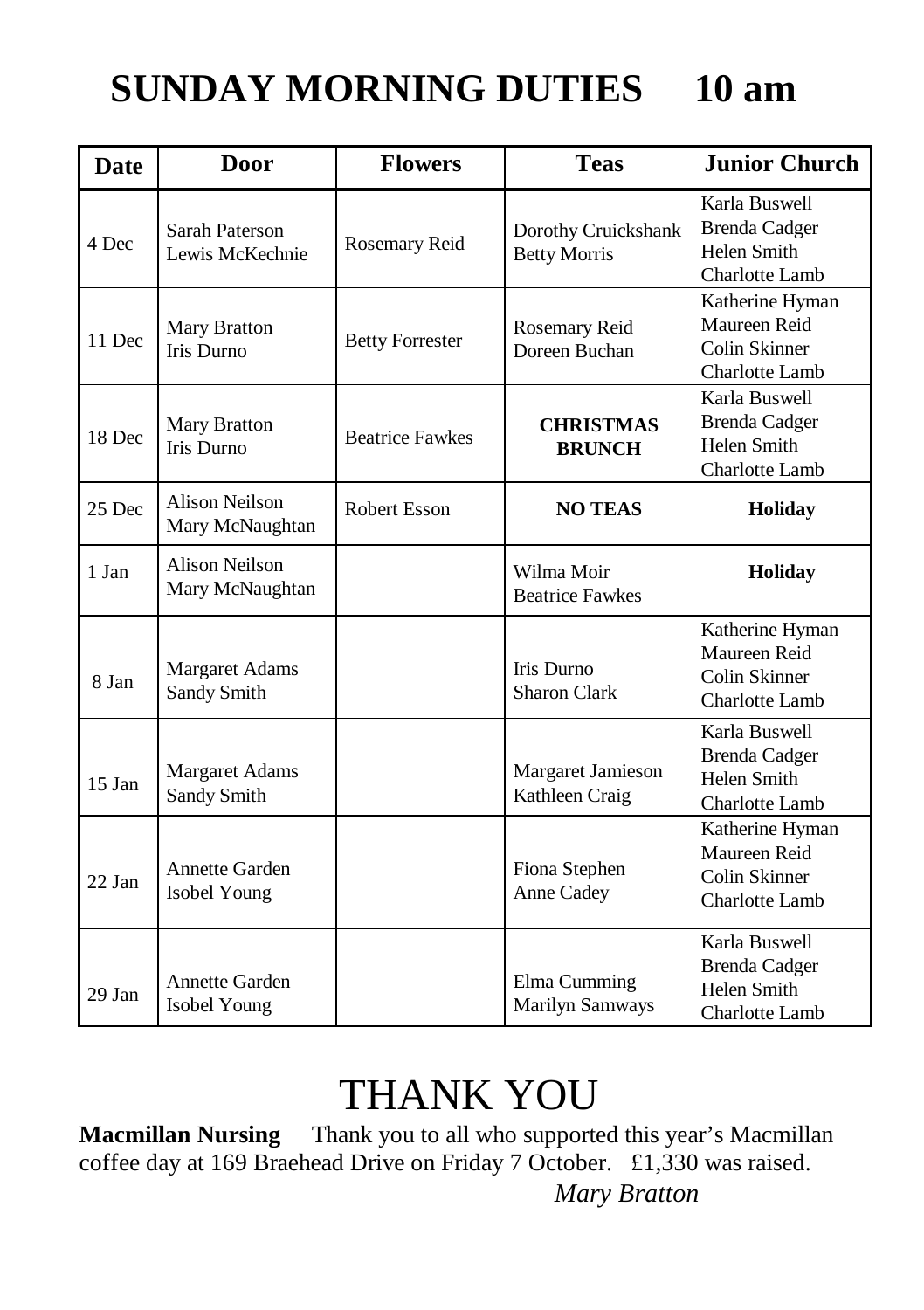#### *FROM THE MINISTER 5 November 2011*

Dear Friends

I enjoyed the concert in our church at the end of October, given by Carol Ann Parker and Stephen Brown, both ministers from Fraserburgh and obviously gifted song writers. All the songs sung they had written themselves, songs to encourage us to think about life and all its problems and all their solutions. The Save the Children Fund benefited from this concert which was part of a wider initiative by these two ministers to draw attention to and support the appeal last summer for the plight of the homeless and hungry millions in East Africa, a problem that continues even though it is not so prominent now on our TV screens.

The next concert in our church will benefit our own fundraising for new windows. The Ythan Singers concert last December was cancelled because of the snow so they are coming on 11 December this year and I know many will be looking forward to that afternoon. And speaking of these windows ……

Yet another year is drawing to a close. I would not have been the only one who started the year with high hopes that the work that started last year and spilled over into 2011 would be quickly completed. But as you know, we have been on a roller coaster ride as far as the windows are concerned to the extent that we shall be finishing the year not much further on.

It has taken longer than expected to get the Listed Building Planning Consent for new windows and it looks as if they temporary windows will still be in place as we begin 2012. I accept this is an unsatisfactory position to be in but I do not despair for I know that however long it takes, we shall get there and we shall get things right.

At least we can look back at the successful tackling of the problems with the east church tower and also the redecorating of the hall.

May God bless you and all your loved ones this Christmas.

Your friend and minister

Rodges Neilso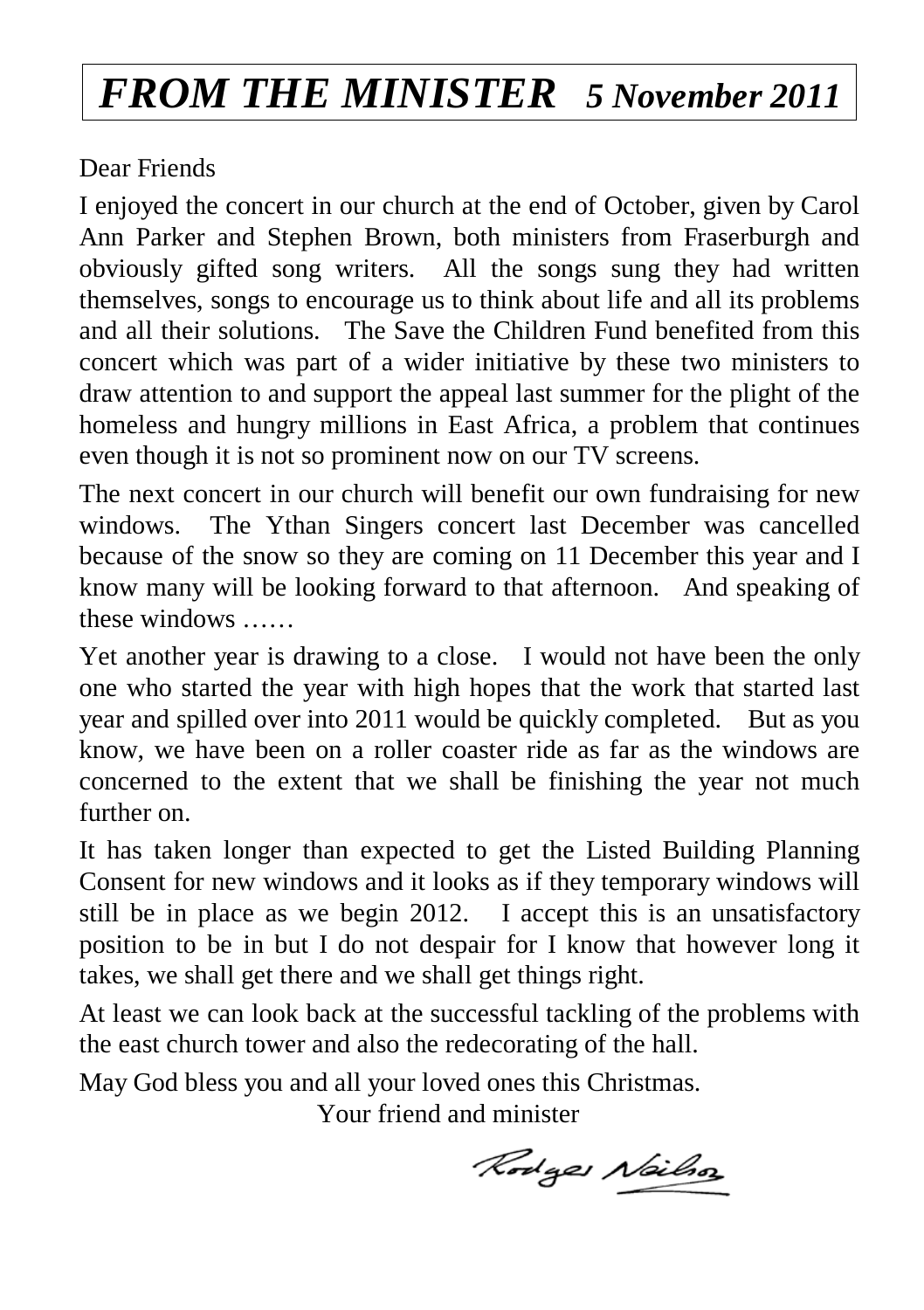

to **Mr & Mrs Sandy Murray, Bogbrae Smithy,** who will be celebrating their Ruby Wedding this month.

The minister would welcome, in writing please, any news for this feature in the Bulletin. He feels that it should not simply be a list of anniversaries and birthdays.

## **THINK ON THESE THINGS**

Nothing contributes so much to tranquilise the mind as a steady purpose – a point on which the soul may fix its intellectual eye. *A loving heart is the truest wisdom.*

If we all did the things we are capable of, we would astound ourselves.

> *Life is a great big canvas, and you should throw all the paint you can on it.*

A wise man will make more opportunities than he finds.

**UNIVERSITY** 

 *Go confidently in the direction of your dreams. Live the life you have imagined.*

If we do not plant knowledge when young, it will give us no shade when we are old.

*Change your thoughts and you change your world.* Think of all the beauty still left around you and be happy.

 *The best and most beautiful things in this world cannot be seen or even heard, but must be felt with the heart.* The whole point of being alive is to evolve into the complete person you were intended to be.

> *You will never find time for anything. If you want the time, you must make it.*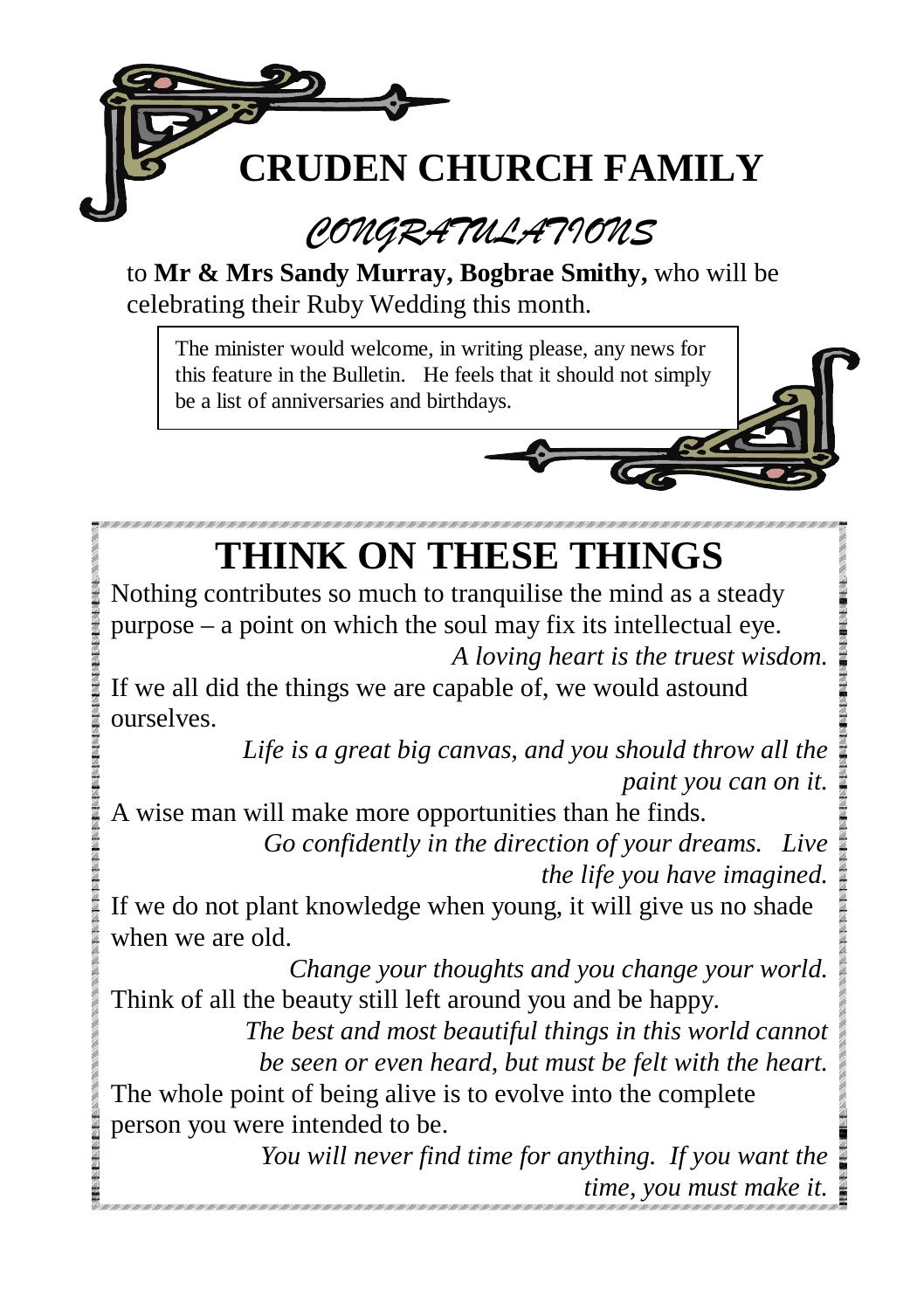#### **Church of Scotland National Youth Assembly**

**SCANDING MICHIGAN CONTRACTOR** 

**SPARASHORNES** *Readers of Life and Work will already have seen a report on this year's Youth Assembly. Now is the chance for all Bulletin readers to get the inside story from one of our own members who attended the Assembly*

The first weekend of September (Friday  $2<sup>nd</sup>$  till Monday  $5<sup>th</sup>$ ) was an important time for me, for the simple reason that I was going, for the second year running, to the National Youth Assembly (NYA) held in Stirling University. I was looking forward to meeting up with all the people I had befriended last year and also befriending new people, sharing fellowship with all the assembled young Christians and having my faith strengthened by all these wonderful people believing the same as me.

I was barely on the train when I discovered that someone in the same carriage was also going to the NYA (this was their first time) and I was happy to spend the time on the train chatting to her about life and NYA and watching comedy dvds on her laptop. Arriving in Stirling and taking the bus to the university, we settled into all our rooms then hung out for a while in the atrium of the university until dinner.

After dinner, we met up for our first small group session. On the other days these small group sessions would be used to discuss the issues that we were debating, however this one was to get to know the other members of our small group. Later in the evening we had opening worship and welcomes from the NYA moderator, the General Assembly (GA) moderator and some of the staff co-ordinators. After that was a late evening quiz, run by a senior NYA delegate, which included running around, shouting and drawing in addition to a lot of trivia questions. Last thing on the Friday was a concert by Awaken, a Christian rock band, who were excellent – so good that I bought their EP after the concert!

The next day after breakfast we got the choice of four mini worships representing our relationship with God based on Mind, Soul, Body and Heart. I chose the Worship with Heart which involved writing down our feelings for God in a prayer. We then had a larger worship and a thought-provoking talk from John Bell from the Iona Community, about how God, after creating the world said it was good, not perfect and how for a person to be whole then they must touch and have contact with those whom society consider abnormal or unhealthy. Then after a break we got down to business with a presentation given by the Guild on the Sexualisation and Commercialisation of Children before working on coming up with deliverances in our small groups. After a lazy lunch we had several workshops to choose from. I chose a workshop about Grace led by Mark Cameron, the frontman of Awaken, the band from Friday night. After another short break we, in small groups, looked at the final deliverances we were going to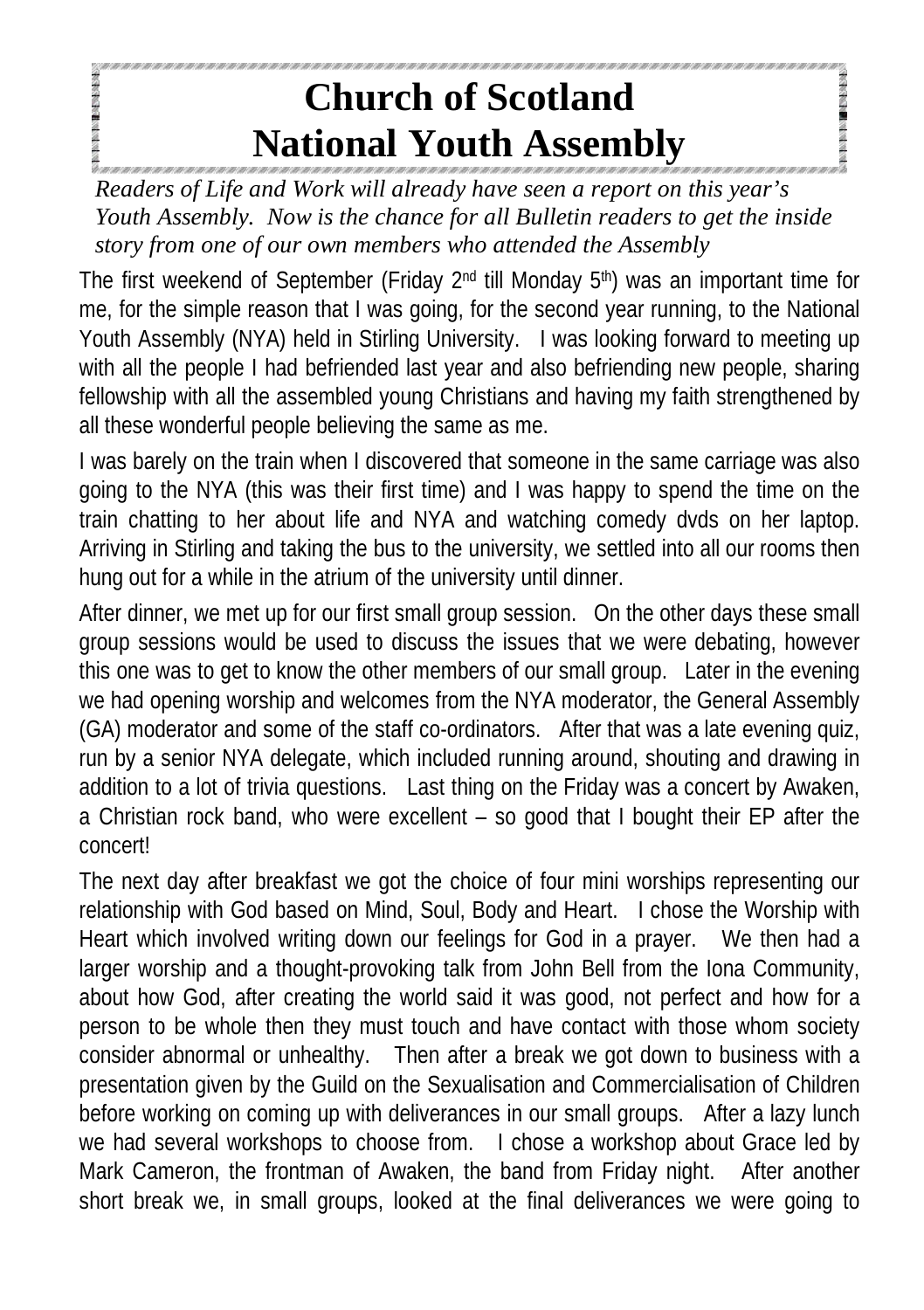debate, followed by the debate itself. The debate was really quite long (it was a controversial issue, no surprise there) but we ended up with a half decent set of deliverances. After that we had some time to prepare for the last item on our programme for the day which was a formal dinner/ceilidh/disco at which, once I started, I barely stopped dancing!

After breakfast on the Sunday we again gathered for mini worships on Mind, Soul, Body and Heart. I again chose the Heart Worship which involved some arty things including sewing a button onto a woollen fish to act as an eye. Another larger worship occurred as well as another talk from John Bell. We then had a presentation on Youth Work in Priority Areas (areas with a high level of poverty) from several different youth work groups from over Scotland. This was followed by a small group session during which we came up with ideas for deliverances. A short break then happened before we went to workshops again. I went to a workshop which involved a lot of balloon blowing and looking at our past experiences as Christians and as people. Then we had another long debate which came up with a lot of deliverances. Afterwards we had dinner before having a presentation by Mark Johnstone from the Mission and Discipleship council of the GA about Young People in the decision making process. After this there was the Big Sing, led by John Bell, with hymns from other countries where a good time was had by all. Right afterwards was the Hootenany, a talent show which featured many of the funniest and most musically talented delegates of NYA. There were many highlights such as my friend Esther's performance of a funny song involving her ukulele and a kazoo and one guy, Dave, 's rendition of an Eddie Izzard sketch. After this was Late Night Worship, which I found very moving.

The next morning after breakfast and we had all packed up and taken our luggage down to the atrium, we once again had mini worships for the same options of Body, Soul, Heart and Mind. This time I chose the Body worship which involved a small group of us walking around the University Campus, talking about the issues that we were dealing with in our lives and stopping halfway round for a prayer. After we got back it was time for a larger worship which involved singing Mr. Neilson's favourite, "Noah built the arky arky" *(you must be joking, James RN)*. After this worship we had our final talk from John Bell. After another break we once again had a presentation on that day's issue which was Marriage, given by The Rev Dr Donald MacEwan. The marriage topic was specifically about Divorce and Sex before marriage. Lunch followed and following lunch was the last small group session, looking at deliverances. This was followed by the debate which was going to be the most controversial and, as it turned out, the shortest due to limited time. Following the debate, during which we ended up with a list of deliverances, we had a closing worship which involved taking communion. Finally it was time to leave and we exchanged lots of heartfelt goodbyes and promises to try and see each other before next NYA. Overall the weekend was another success, greater than last year's I felt and I'm looking forward to next year's with eager anticipation.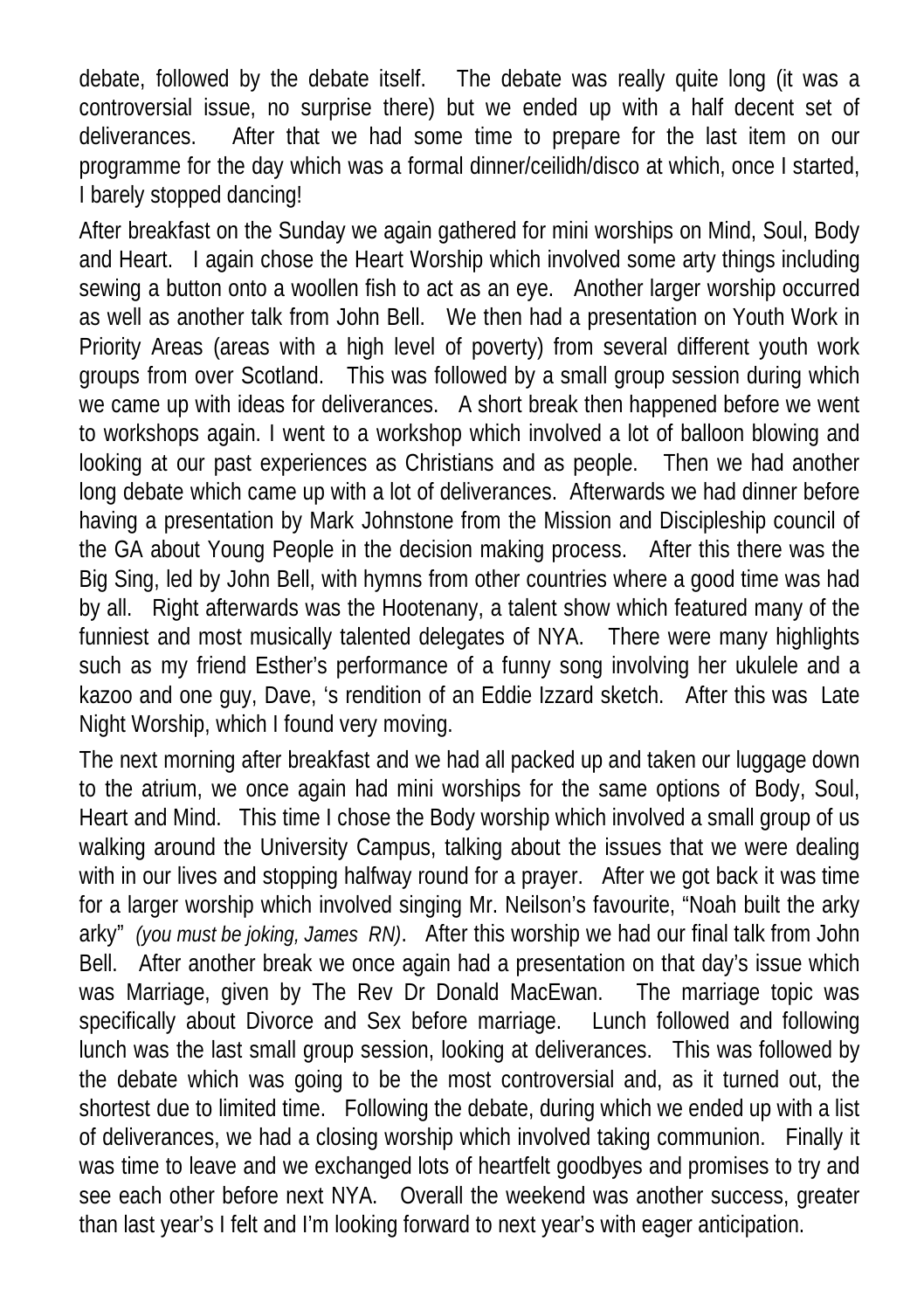#### CHRISTMAS STALL

**Starting on Sunday 20 November, there will be a stall for people to peruse. On sale will be some of our Cruden Christmas Cards, Notecards, and other items including some that will be new eg Cruden pens and sticky notes. Also on sale for £10 will be a Fiona Kennedy CD comprising a variety of very easy to listen to songs that are beautifully sung both in Gaelic and in English.. Fiona herself gifted these CDs in support of our Fabric Project. These items will make suitable small Christmas gifts for people within and outwith the congregation.**

#### **Week of Prayer for Christian Unity January 2012**

The Week of Prayer for Christian Unity is usually observed between 18 and 25 January but these dates need not be strictly kept.

Over 8 days, the 2012 theme, which comes to us from the churches in Poland, explores through readings and prayers. **"WE WILL ALL BE CHANGED"**. Change is at the heart of our Christian faith. Saint Paul said that anyone who is in Christ is a new creation, and we are called to live as children in the light. Change is at the heart of human life.

| Next month's Bulletin will give fuller details. |
|-------------------------------------------------|
| Day 8 - Changed by UNITING                      |
| Day 7 - Changed by FEEDING                      |
| Day 6 - Changed by LOVING                       |
| Day 5 - Changed by PEACEMAKING                  |
| Day 4 - Changed through STRUGGLING              |
| Day 3 - Changed by SUFFERING                    |
| Day 2 - Changed by WAITING                      |
| Day 1 - Changed by SERVING                      |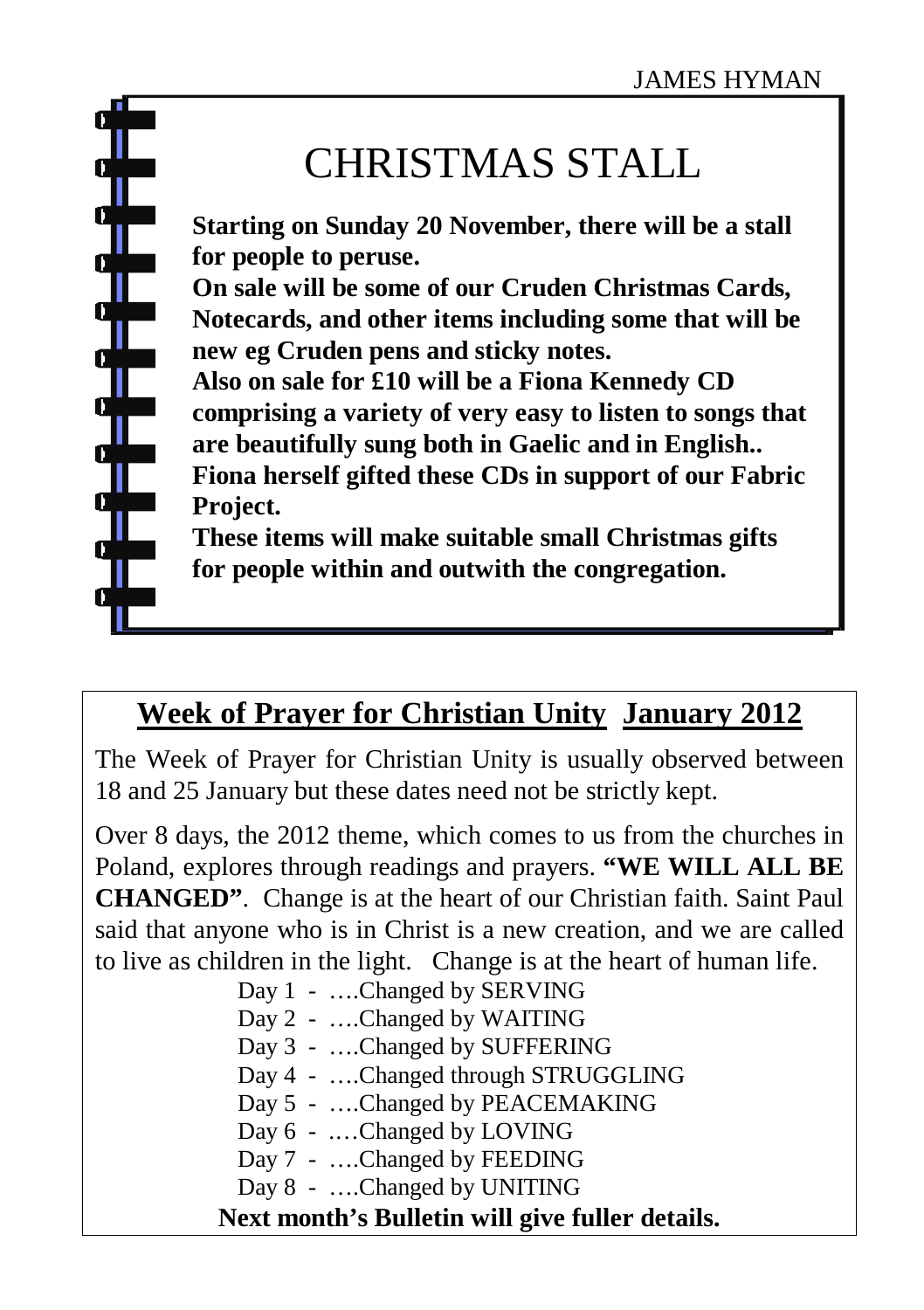# CHRISTMAS IN **CRUDEN CHURCH**

The **Christmas Family Service** is on **18 December.** After the service, our annual **CHRISTMAS BRUNCH** will be served in the Hall.

There will be a **CHRISTINGLE SERVICE** at the Old Church at 4 pm on **Sunday 18 December.** This service, where everyone present receives a Christingle (an orange with a candle) is particularly suitable for children to come to with their parents and grandparents and uncles and aunts and friends. Adults are even known to enjoy the service on their own without being accompanied by children!



The Church will be open at 11:05 pm (**and not before!**) on **Christmas Eve** for the **WATCHNIGHT SERVICE** and as soon as enough people are in the church, carol singing will begin. The service will start around 11.30 pm, finishing at about 12.10 am.

This year Christmas Day falls on a Sunday and, as always, our **CHRISTMAS DAY SERVICE** will be held in the Church at 10 am. Children coming are invited to bring along one of their Christmas presents. Also at that service we shall celebrate the Sacrament of Baptism.

## CHRISTMAS OFFERINGS

The destination of the offerings at the **Christmas Eve and Christmas Day** services last year was to be our own Property Project. However, because of the snow these services were cancelled. In the light of this, the Kirk Session decided that this year the offerings should be given to the Project.